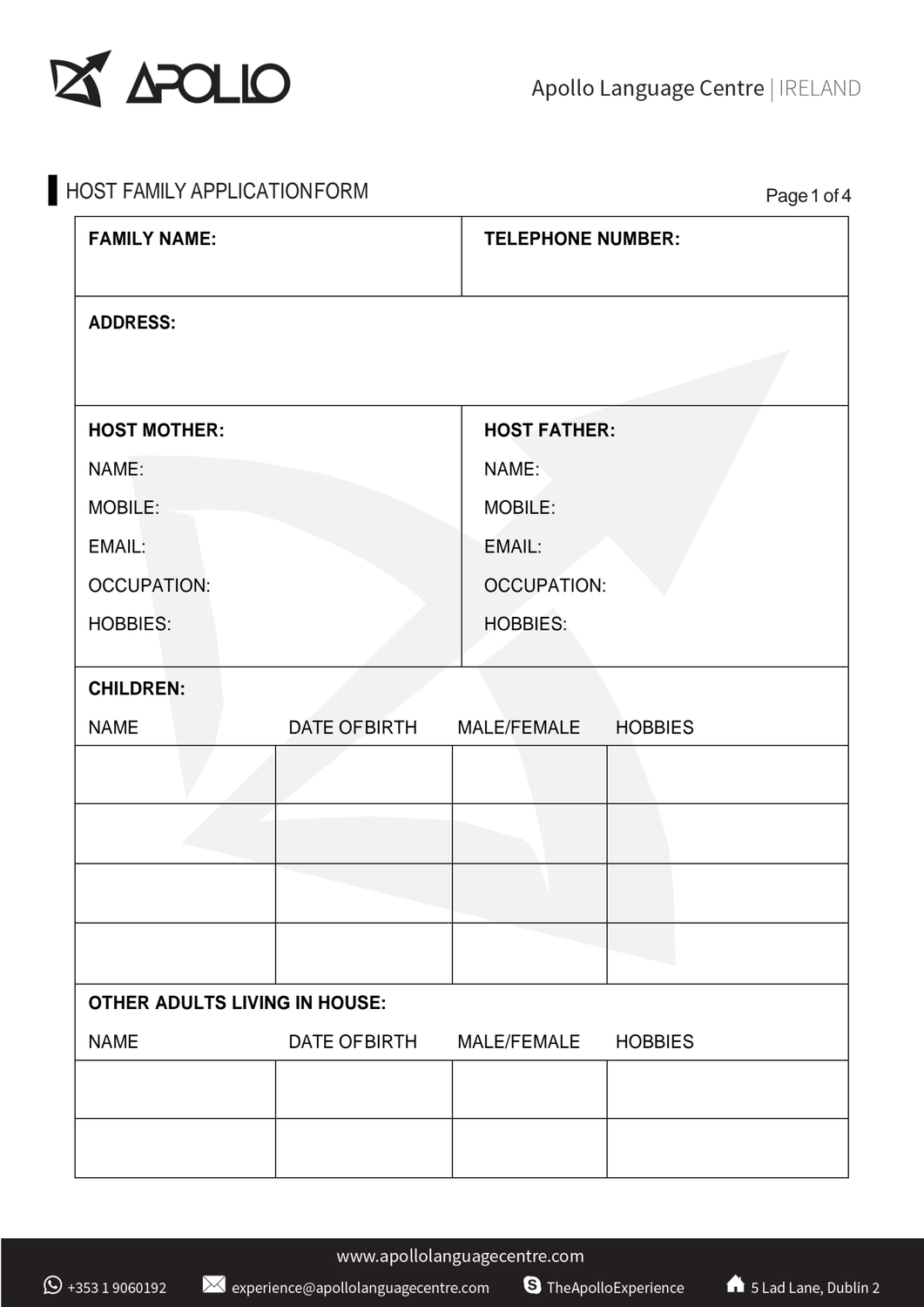

| WIFI:                                             |                                                                      |                       |           |
|---------------------------------------------------|----------------------------------------------------------------------|-----------------------|-----------|
| Include Apollo Representative:                    |                                                                      | <b>YES</b>            | <b>NO</b> |
| PETS:                                             |                                                                      |                       |           |
| Do you have pets:                                 |                                                                      | <b>YES</b>            | <b>NO</b> |
| Details:                                          |                                                                      |                       |           |
|                                                   | Doesanyone smoke in the house:                                       | <b>YES</b>            | <b>NO</b> |
|                                                   | Do you allow smoking in the house:                                   | <b>YES</b>            | <b>NO</b> |
| <b>STUDENT PREFERENCE:</b>                        |                                                                      |                       |           |
| <b>Adult Male</b>                                 |                                                                      | <b>Adult Female</b>   |           |
| Teenage Male                                      |                                                                      | <b>Teenage Female</b> |           |
| <b>DIETARY NEEDS:</b>                             |                                                                      |                       |           |
|                                                   |                                                                      |                       |           |
|                                                   | Please tick which you are able to provide:                           |                       |           |
|                                                   | Coeliac                                                              | <b>Diabetic</b>       | Halal     |
| <b>AFTERNOON:</b>                                 |                                                                      |                       |           |
|                                                   | Will an adult be at home during the day?                             | <b>YES</b>            | <b>NO</b> |
|                                                   | If no, what time will an adult arrive home in the afternoon/evening: |                       |           |
| <b>BEDROOMS:</b>                                  |                                                                      |                       |           |
|                                                   | Single/Twin                                                          | En-Suite              | Other     |
| 1                                                 |                                                                      | Υ<br>N                |           |
| Vegetarian<br><b>BEDNUMBER:</b><br>$\overline{2}$ |                                                                      | N                     |           |

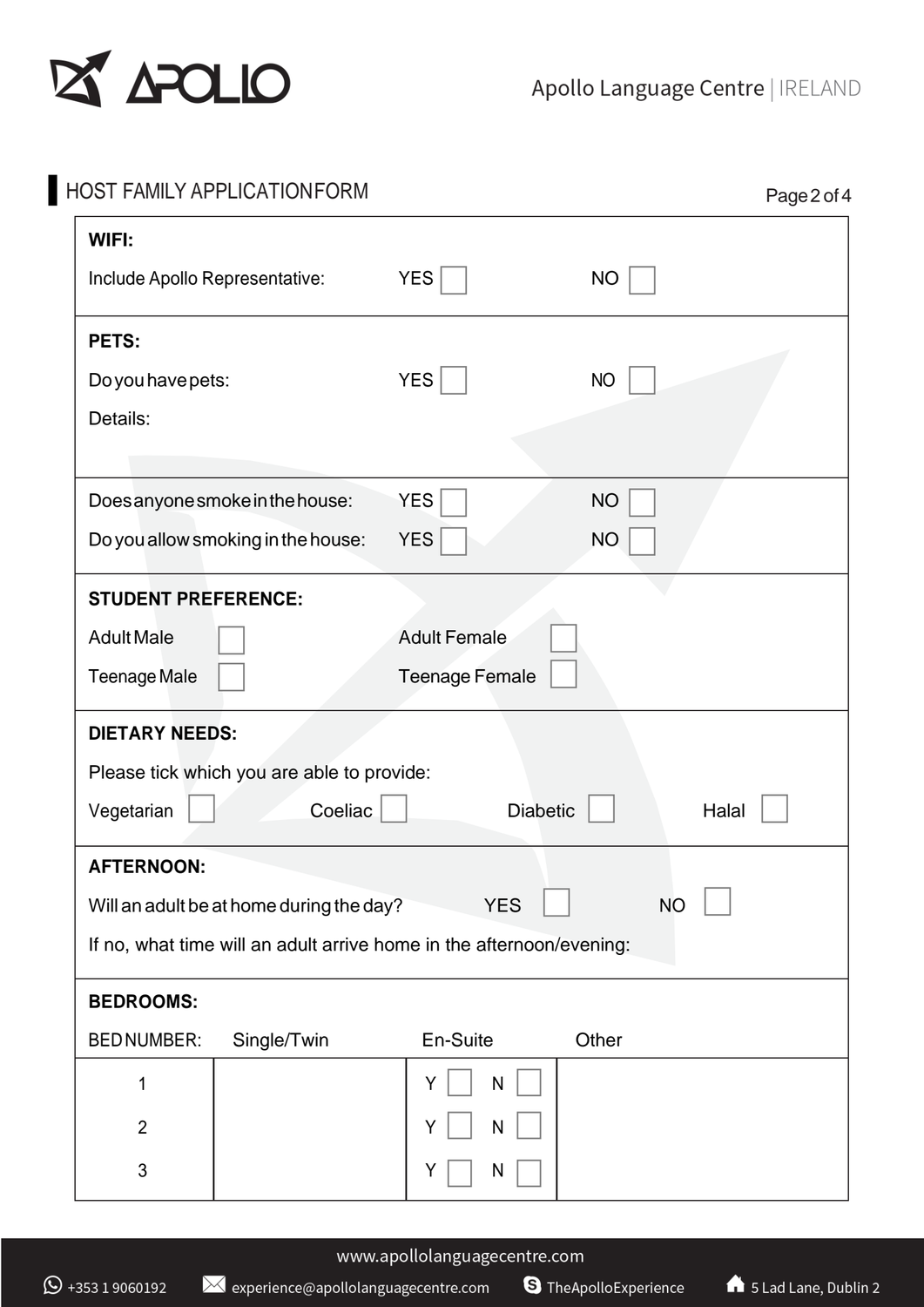

| TYPE:<br><b>DETAILS:</b><br>WALKING DISTANCE FROM HOUSE:<br><b>TIME TOCITY</b><br><b>DETAILS OF ANY AMENITIES IN THE AREA:</b><br><b>AVAILABILITY:</b><br>MARCH <sup>I</sup><br>FEBRUARY<br>MAY<br>APRIL<br><b>JANUARY</b><br><b>JUNE</b><br>OCTOBER <sup>1</sup><br>AUGUST<br>SEPTEMBER  <br>NOVEMBER<br>$JULY$    <br><b>EXTRA INFO:</b><br>Please give any extra information which a student might find useful:<br>Have you or any member of your family who still lives at home convicted<br><b>YES</b><br>of any offence against a child?<br><b>NO</b><br>Have you or any member of your family who still lives at home had a child removed from your<br><b>YES</b><br><b>NO</b><br>care by order of the courts?<br>Have you or any member of your family who still lives at home had a child removed from your<br><b>YES</b><br><b>NO</b><br>home by any other agency?<br><b>DECLARATION:</b><br>I declare that I have no criminal record (or court case pending against me), and there<br>is no reason why I should not be considered a person suitable to work with children.<br>Signature:<br>Date: | <b>PUBLIC TRANSPORT:</b> |                 |
|--------------------------------------------------------------------------------------------------------------------------------------------------------------------------------------------------------------------------------------------------------------------------------------------------------------------------------------------------------------------------------------------------------------------------------------------------------------------------------------------------------------------------------------------------------------------------------------------------------------------------------------------------------------------------------------------------------------------------------------------------------------------------------------------------------------------------------------------------------------------------------------------------------------------------------------------------------------------------------------------------------------------------------------------------------------------------------------------------------------|--------------------------|-----------------|
|                                                                                                                                                                                                                                                                                                                                                                                                                                                                                                                                                                                                                                                                                                                                                                                                                                                                                                                                                                                                                                                                                                              |                          |                 |
|                                                                                                                                                                                                                                                                                                                                                                                                                                                                                                                                                                                                                                                                                                                                                                                                                                                                                                                                                                                                                                                                                                              |                          |                 |
|                                                                                                                                                                                                                                                                                                                                                                                                                                                                                                                                                                                                                                                                                                                                                                                                                                                                                                                                                                                                                                                                                                              |                          |                 |
|                                                                                                                                                                                                                                                                                                                                                                                                                                                                                                                                                                                                                                                                                                                                                                                                                                                                                                                                                                                                                                                                                                              |                          |                 |
|                                                                                                                                                                                                                                                                                                                                                                                                                                                                                                                                                                                                                                                                                                                                                                                                                                                                                                                                                                                                                                                                                                              |                          |                 |
|                                                                                                                                                                                                                                                                                                                                                                                                                                                                                                                                                                                                                                                                                                                                                                                                                                                                                                                                                                                                                                                                                                              |                          |                 |
|                                                                                                                                                                                                                                                                                                                                                                                                                                                                                                                                                                                                                                                                                                                                                                                                                                                                                                                                                                                                                                                                                                              |                          |                 |
|                                                                                                                                                                                                                                                                                                                                                                                                                                                                                                                                                                                                                                                                                                                                                                                                                                                                                                                                                                                                                                                                                                              |                          |                 |
|                                                                                                                                                                                                                                                                                                                                                                                                                                                                                                                                                                                                                                                                                                                                                                                                                                                                                                                                                                                                                                                                                                              |                          |                 |
|                                                                                                                                                                                                                                                                                                                                                                                                                                                                                                                                                                                                                                                                                                                                                                                                                                                                                                                                                                                                                                                                                                              |                          |                 |
|                                                                                                                                                                                                                                                                                                                                                                                                                                                                                                                                                                                                                                                                                                                                                                                                                                                                                                                                                                                                                                                                                                              |                          | <b>DECEMBER</b> |
|                                                                                                                                                                                                                                                                                                                                                                                                                                                                                                                                                                                                                                                                                                                                                                                                                                                                                                                                                                                                                                                                                                              |                          |                 |
|                                                                                                                                                                                                                                                                                                                                                                                                                                                                                                                                                                                                                                                                                                                                                                                                                                                                                                                                                                                                                                                                                                              |                          |                 |
|                                                                                                                                                                                                                                                                                                                                                                                                                                                                                                                                                                                                                                                                                                                                                                                                                                                                                                                                                                                                                                                                                                              |                          |                 |
|                                                                                                                                                                                                                                                                                                                                                                                                                                                                                                                                                                                                                                                                                                                                                                                                                                                                                                                                                                                                                                                                                                              |                          |                 |
|                                                                                                                                                                                                                                                                                                                                                                                                                                                                                                                                                                                                                                                                                                                                                                                                                                                                                                                                                                                                                                                                                                              |                          |                 |
|                                                                                                                                                                                                                                                                                                                                                                                                                                                                                                                                                                                                                                                                                                                                                                                                                                                                                                                                                                                                                                                                                                              |                          |                 |
|                                                                                                                                                                                                                                                                                                                                                                                                                                                                                                                                                                                                                                                                                                                                                                                                                                                                                                                                                                                                                                                                                                              |                          |                 |
|                                                                                                                                                                                                                                                                                                                                                                                                                                                                                                                                                                                                                                                                                                                                                                                                                                                                                                                                                                                                                                                                                                              |                          |                 |
|                                                                                                                                                                                                                                                                                                                                                                                                                                                                                                                                                                                                                                                                                                                                                                                                                                                                                                                                                                                                                                                                                                              |                          |                 |
|                                                                                                                                                                                                                                                                                                                                                                                                                                                                                                                                                                                                                                                                                                                                                                                                                                                                                                                                                                                                                                                                                                              |                          |                 |
|                                                                                                                                                                                                                                                                                                                                                                                                                                                                                                                                                                                                                                                                                                                                                                                                                                                                                                                                                                                                                                                                                                              |                          |                 |
|                                                                                                                                                                                                                                                                                                                                                                                                                                                                                                                                                                                                                                                                                                                                                                                                                                                                                                                                                                                                                                                                                                              |                          |                 |
|                                                                                                                                                                                                                                                                                                                                                                                                                                                                                                                                                                                                                                                                                                                                                                                                                                                                                                                                                                                                                                                                                                              |                          |                 |
|                                                                                                                                                                                                                                                                                                                                                                                                                                                                                                                                                                                                                                                                                                                                                                                                                                                                                                                                                                                                                                                                                                              |                          |                 |
|                                                                                                                                                                                                                                                                                                                                                                                                                                                                                                                                                                                                                                                                                                                                                                                                                                                                                                                                                                                                                                                                                                              |                          |                 |

S TheApolloExperience